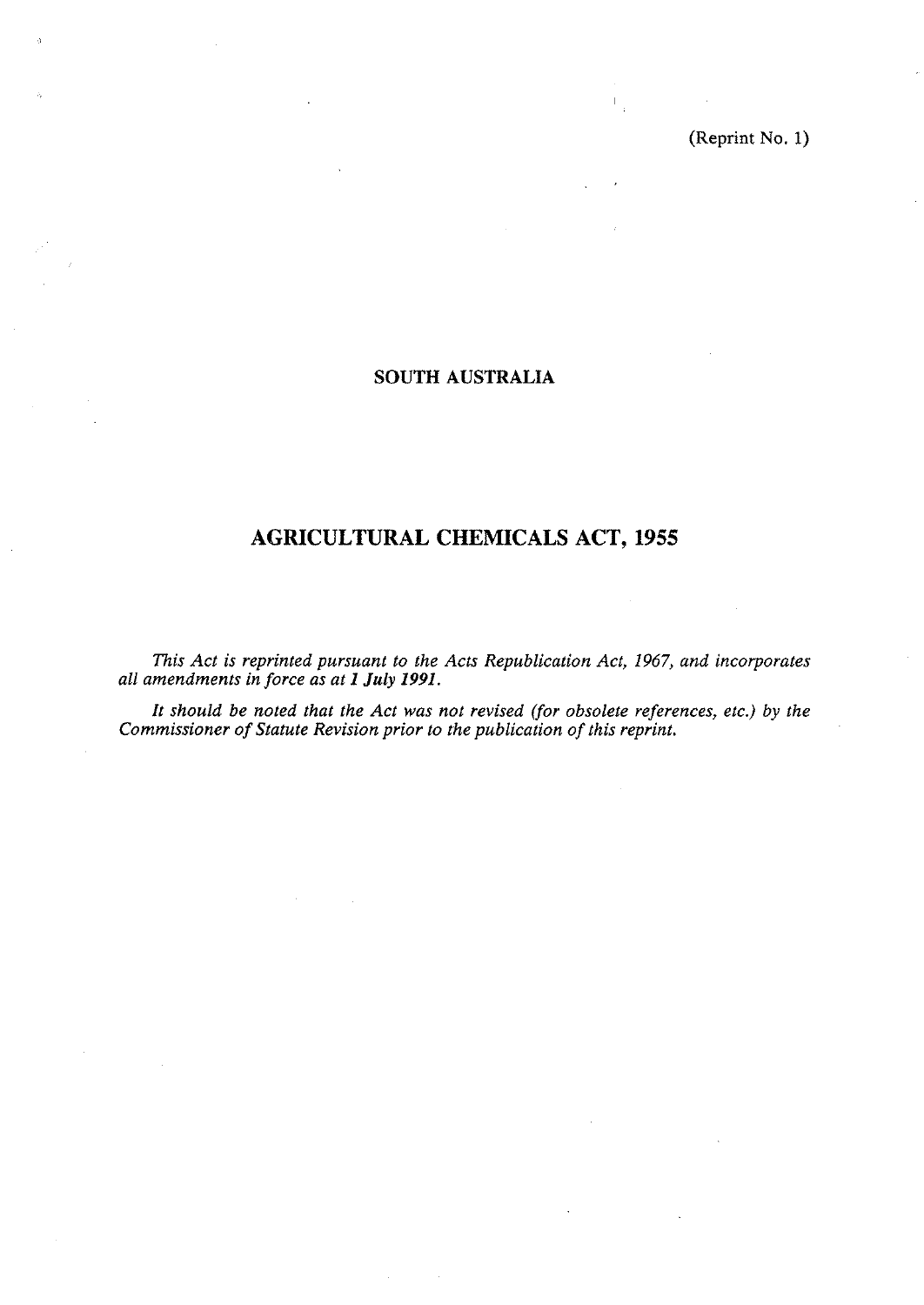## **SUMMARY OF PROVISIONS**

Section

| 1.                       | Short title                                                         |
|--------------------------|---------------------------------------------------------------------|
|                          | Operation                                                           |
|                          | Repeals                                                             |
|                          | Interpretation                                                      |
|                          | Inspectors and analysts                                             |
|                          | Copy of registered label                                            |
|                          | When a substance deemed not to comply with particulars              |
|                          | Agricultural chemicals to be sold in labelled packages              |
| 2.3.45.67.8.9.           | Substance not complying with particulars                            |
| 10.                      | False or misleading description, etc.                               |
| 11.                      | Standards                                                           |
| 11a.                     | Removal of agricultural chemical                                    |
|                          | Use of agricultural chemical                                        |
| 11b.<br>11c.             | Removal of label                                                    |
|                          | Application for registration of a label and additional particulars  |
| 12.<br>13.<br>14.<br>15. | Non-inclusion of active constituents in label                       |
|                          | Registration                                                        |
|                          | Registration of one label for various sized packages                |
|                          | Certificate of registration                                         |
| $\frac{16}{17}$ .        | Duration of registration                                            |
| 18.                      | Renewal of registration                                             |
| 19.                      | Alteration of registered label or registered additional particulars |
| 20.                      | Sample and analysis                                                 |
| 21.                      | Reference of matters to Central Board of Health                     |
| 22,                      | Register                                                            |
| 23.                      | Cancellation of registration                                        |
| 24.                      | Powers of inspectors                                                |
| ንሩ.                      | Dight of huwer to analysis                                          |

- 
- Right of buyer to analysis<br>Publication of result of analysis<br>Evidence of analysis
- 
- Payment of costs of analysis
- 
- Secrecy Responsibility for offences by bodies corporate
- 
- 
- Regulations<br>Who may prosecute<br>Limitation of time for laying complaints<br>Summary proceedings
- 
- 
- Summary proceedings<br>Temporary provisions<br>Amendment of Stock Medicines Act, 1939, s. 3—Interpretation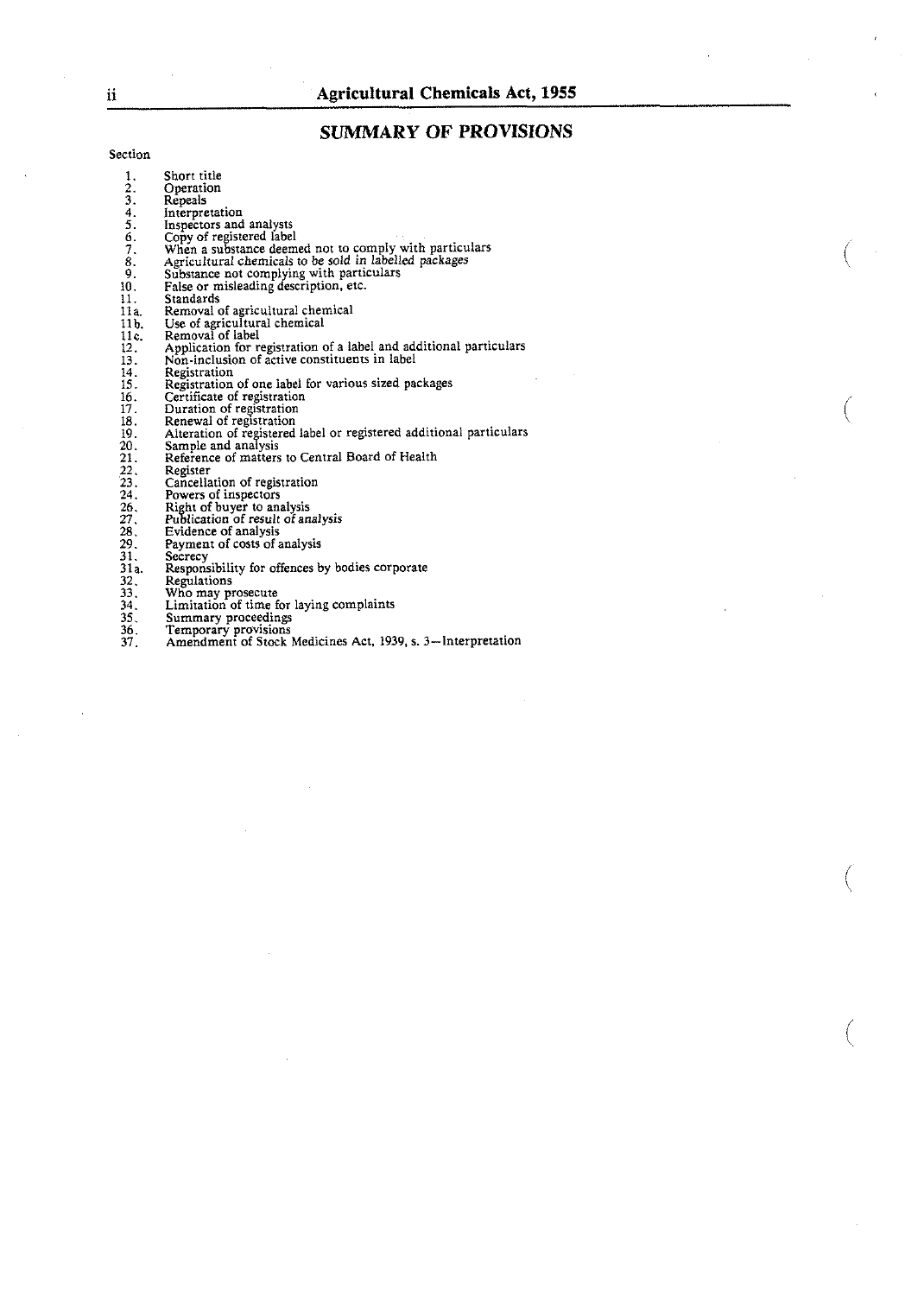## **AGRICULTURAL CHEMICALS ACT, 1955**

being

Agricultural Chemicals Act, 1955, No. 54 of 1955 [Assented to 8 December 1955]<sup>1</sup>

#### as amended by

Statutes Amendment (Miscellaneous Metric Conversions) Act, 1975, No. 32 of 1975 [Assented to 3 April 1975]<sup>2</sup> Statutes Amendment (Agriculture) Act, 1978, No. 96 of 1978 [Assented to 7 December 1978) Statutes Amendment (Analysts) Act, 1986, No. 43 of 1986 [Assented to 4 September 1986]<sup>3</sup> Agricultural Chemicals Act Amendment Act, 1987, No. 101 of 1987 [Assented to 17 December 1987]<sup>4</sup>

*Note: Asterisks indicate repeal or deletion of text. For further explanarion see Appendix.* 

## An Act to regulate the sale and use of agricultural chemicals, to repeal the Fertilisers Act, **1918,** and the Pest Destroyers Act, **1919-1935,** to amend the Stock Medicines Act, **1939,** and for other purposes.

BE IT ENACTED by the Governor of the State of South Australia, with the advice and consent of the Parliament thereof, as follows:

#### Short title

**1.** This Act may be cited as the *Agricultural Chemicals Act, 1955.* 

### Operation

2. This Act shall come into operation on a day to be fixed by proclamation.

#### Repeals

**3.** The following Acts are repealed:—

Fertilisers Act, 1918-No. 1355 of 1918; Pest Destroyers Act, 1919-No. 1377 of 1919; Pest Destroyers Act, 1934-No. 2175 of 1934.

#### Interpretation

4. (1) In this Act, unless the context otherwise requires, or some other meaning is clearly intended-

"active constituent" means-

<sup>&#</sup>x27;Came into operation 1 July 1957: *Gaz.* 27 June 1957, p. 1564.

<sup>&</sup>lt;sup>2</sup> Came into operation 15 January 1976: *Gaz.* 15 January 1976, p. 174.

<sup>&#</sup>x27;Came into operation 16 October 1986: *Gaz.* 16 October 1986, p. 1373.

<sup>&#</sup>x27;Came into operation 22 December 1988: *Gaz.* 22 December 1988. p. 2098.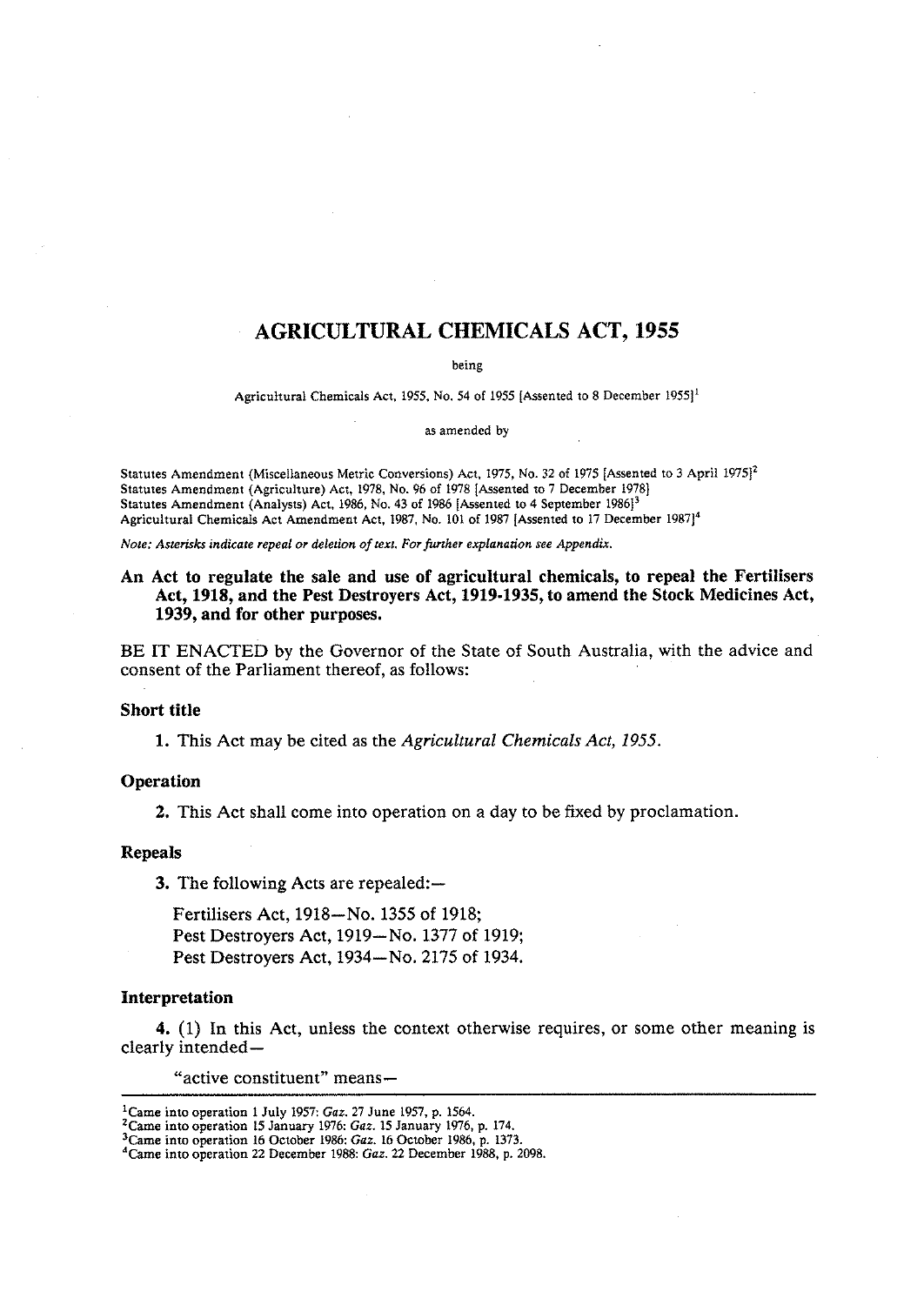- *(a)* any constituent substance of a substance which is effective for any of the purposes mentioned in the definition of "agricultural chemical" in this subsection of this section; or
- $(b)$  any constituent substance of a substance which materially influences the effectiveness for any such purpose of any constituent substance mentioned in paragraph *(a)* of this definition:

"affixed" includes branded, stamped or printed:

"agricultural chemical" means-

- I. any substance-
	- *(a)* commonly used; or
	- *(b)* represented expressly or impliedly by a person selling, offering for sale, exposing for sale or having in his possession for the purpose of sale, the substance, as capable of being used,

 $\left($ 

for any one or more of the following purposes—

- (i) for preventing, regulating or promoting the growth of any vegetation or any part of any vegetation;
- (ii) for improving the fertility or structure of soil in any way;
- (iii) for protecting vegetation or the fruit or other product of any vegetation from attack by insects, animals, fungi, parasitic plants, bacteria or virus;
- (iv) for destroying rabbits, vermin, rodents or other noxious animals or noxious birds;
- **11.** any substance declared by the Governor by proclamation to be an agricultural chemical:

"analyst" means-

*(a)* a person appointed by the Minister as an analyst for the purposes of this Act;

or

*(b)* a person holding a position of a class approved by the Minister for the purposes of this Act:

"fodder" means food of any kind used for feeding livestock:

"inspector" means an inspector appointed under this Act or under the *Stock Diseases Act*, 1934:

"label" includes brand:

\* \* \* \* \* \* \* \* \* \*

"package" includes sack, bag, box, case, barrel, bottle, can, drum or other container:

"premises" means any land, building or structure:

"specimen copy" includes, in the case of a brand, a description:

"vehicle" includes a vessel or aircraft.

(2) The Governor may by proclamation from time to time declare any substance to be an agricultural chemical.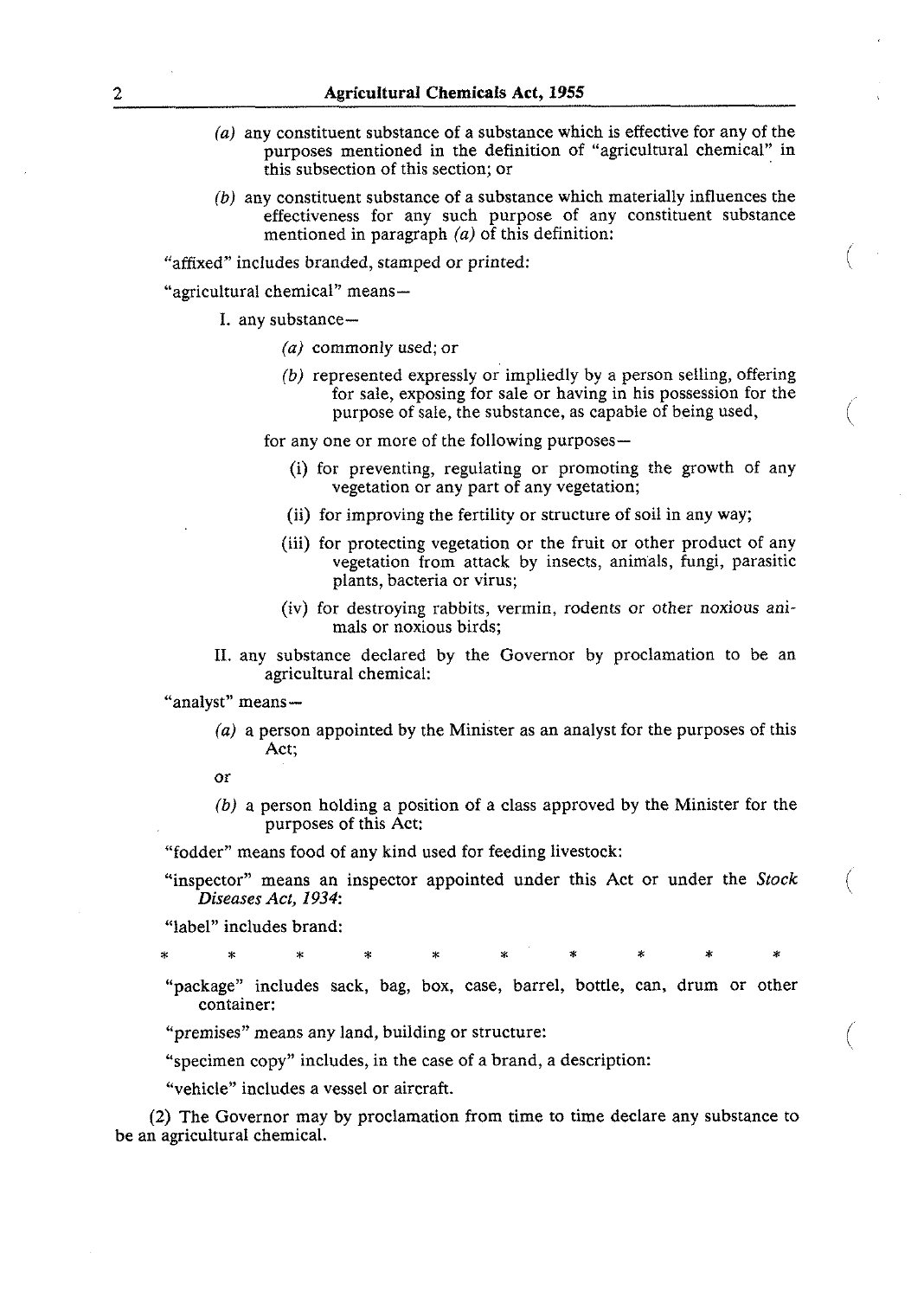**(3)** The Governor may by proclamation declare that any specified provisions of this Act shall not apply to any substance, or shall apply to a substance only when sold, offered for sale, exposed for sale or kept for the purpose of sale in any specified circumstances or quantities or in any part of the State.

(4) The Governor may by proclamation revoke or vary any proclamation made under subsection (2) or subsection **(3)** of this section.

## **Inspectors and analysts**

5. (1) The Governor may, for the purposes of this Act, appoint any fit and proper person to be an inspector under this Act.

\* \* \* \* \* \* \* \* \* \*

#### **Copy of registered label**

**6.** For the purposes of this Act, a label shall be deemed to be a copy of a registered label if it states particulars identical in all material respects with those stated in a label registered under this Act.

#### **When a substance deemed not to comply with particulars**

7. For the purposes of this Act, a substance shall be deemed not to comply with particulars only where-

- (a) the quantity of any claimed active constituent contained in the substance is greater or less than the quantity indicated in the particulars by more than the prescribed proportion applicable in the particular case; or
- **(b)** the constituent substances are not properly mixed; or
- (c) the substance is deemed not to comply with the particulars by virtue of regulations.

#### **Agricultural chemicals to be sold in labelled packages**

**8.** A person shall not sell, offer for sale, expose for sale or have in his possession for the purpose of sale any agricultural chemical except in a package having affixed thereto a copy of a registered label.

#### Penalty-

 $-$  if the offender is a body corporate $-$ \$40 000;

or

- if the offender is a natural person-\$20 000.

## **Substance not complying with particulars**

**9. (1)** A person shall not sell, offer for sale, expose for sale or have in his possession for the purpose of sale any substance in a package having affixed thereto a copy of a registered label if in any respect the substance does not comply with the particulars stated in such copy or the registered additional particulars.

Penalty-

 $-$  if the offender is a body corporate $-$ \$40 000;

or

 $-$  if the offender is a natural person $-$ \$20 000.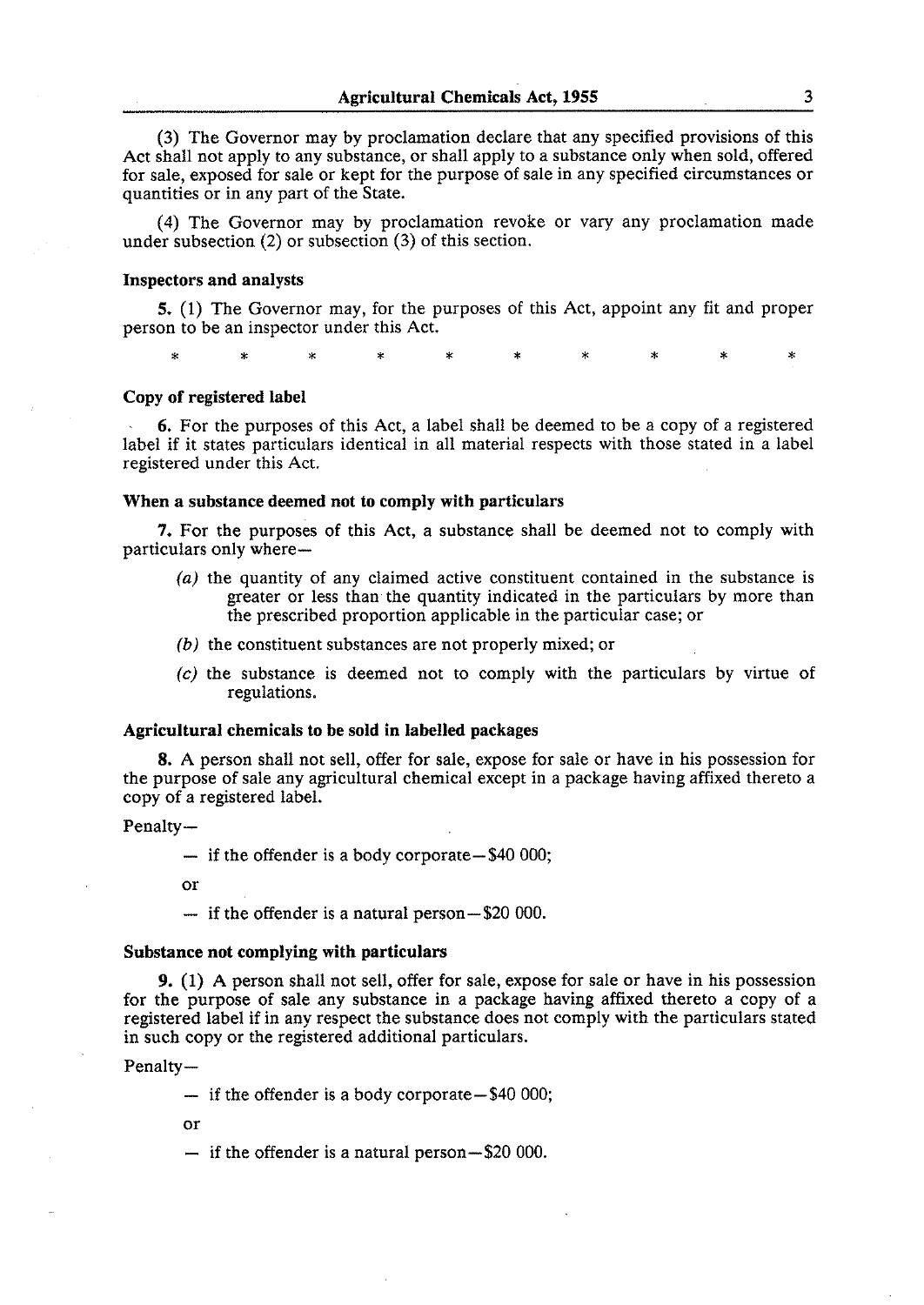(2) In proceedings for an offence against subsection (1) of this section it shall be a defence that-

- **(a)** the substance was contained in the package and the copy of the registered label was affixed thereto at the time the defendant acquired the substance; and
- (b) the defendant believed on reasonable grounds that the substance complied in every respect with the particulars.

#### False or misleading description, etc.

10. **(1)** A person who in the course of his business-

- **(a)** sells an agricultural chemical; and
- **(b)** directly or indirectly by any means whatsoever gives any description of, or makes any statement with respect to, the agricultural chemical which is false or misleading in a material particular, (

shall be guilty of an offence.

Penalty: \$5 000.

(2) In proceedings for an offence against subsection (1) of this section, it shall be a defence that the defendant believed on reasonable grounds that the description or statement was not so false or misleading.

#### Standards

11. (1) A person shall not sell, offer for sale, expose for sale or have in his possession for the purpose of sale an agricultural chemical which does not comply with the prescribed standard applicable to that agricultural chemical.

Penalty-

 $-$  if the offender is a body corporate $-$ \$40 000;

or<br>- if the offender is a natural person-\$20 000.

(2) In proceedings for an offence against subsection (1) of this section, it shall be a defence that-

- **(a)** at the time the offence is alleged to have been committed, the agricultural chemical was contained in a package; and /
- **(b)** the agricultural chemical was contained in the package at the time the \ defendant acquired the agricultural chemical; and
- **(c)** the defendant believed on reasonable grounds that the agricultural chemical complied with the prescribed standard.

 $\left(\right)$ 

#### Removal **of** agricultural chemical

lla. (1) A person who has possession of an agricultural chemical sold under a registered label must keep the chemical in a package on which a copy of the registered label is displayed and must not remove the chemical from the package except to the extent required for an authorized purpose.

Penalty-

 $-$  if the offender is a body corporate $-$ \$40 000;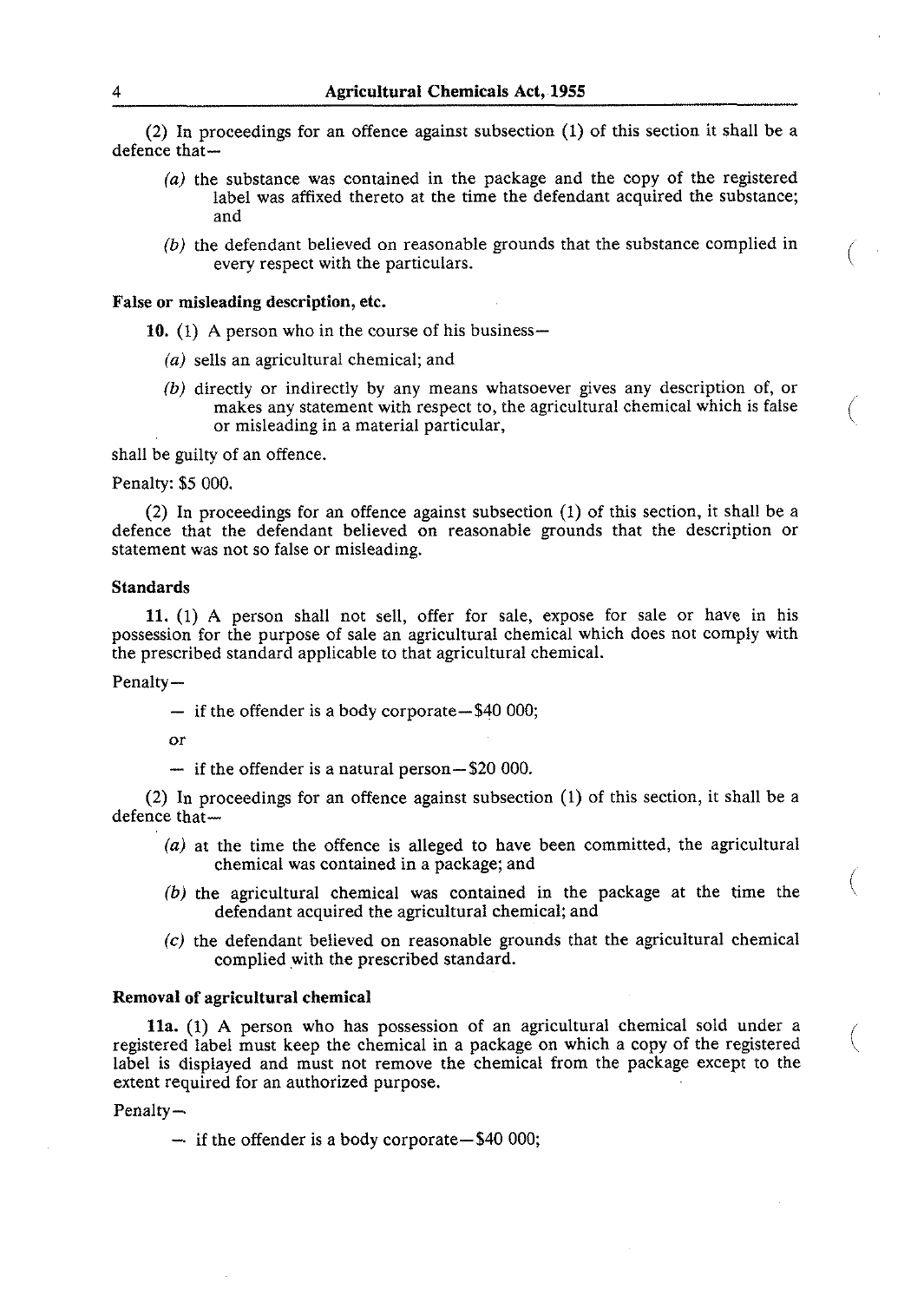or<br> $-$  if the offender is a natural person-\$20 000.

(2) Subject to a declaration by the Minister under subsection (3), an authorized purpose is-

- *(a)* a purpose stated on the label under which the chemical was sold (whether or not the registration of that label is still in force);
- *(b)* if the registered label has been altered by the Minister under section 19-a purpose stated on the registered label as altered;
- *(c)* a purpose authorized by the Minister;
- (d) if the person is engaged in the business of manufacturing agricultural chemicals-the purpose of manufacturing another agricultural chemical;

or

*(e)* the transfer of the chemical to another package on which a copy of the same label is displayed.

**(3)** The Minister may, by notice published in the the *Gazette* and in a newspaper circulating generally throughout the State, declare that a particular purpose is not an authorized purpose in relation to an agricultural chemical referred to in the notice.

### **Use of agricultural chemical**

**llb. (1)** Subject to subsection (2), a person must not use an agricultural chemical except-

*(a)* for an authorized purpose;

and

*(b)* in accordance with any directions applicable to that use-

- (i) stated on the label registeredin relation to the chemical;
- or
- (ii) given by the Minister in authorizing the use of the chemical for the relevant purpose.

(2) A person must not use an agricultural chemical in accordance with directions stated on a label if the Minister has, by notice published in the *Gazette* and in a newspaper circulating generally throughout the State, declared that the chemical should not be used in accordance with those directions.

(3) A person who contravenes a provision of this section is guilty of an offence.

Penalty-

 $-$  if the offender is a body corporate $-$ \$40 000;

or

- if the offender is a natural person-\$20 000.

## **Removal of label**

**llc. A** person must not remove a copy of a label from a package that contains an agricultural chemical in relation to which the label was registered.

Penalty: \$5 000.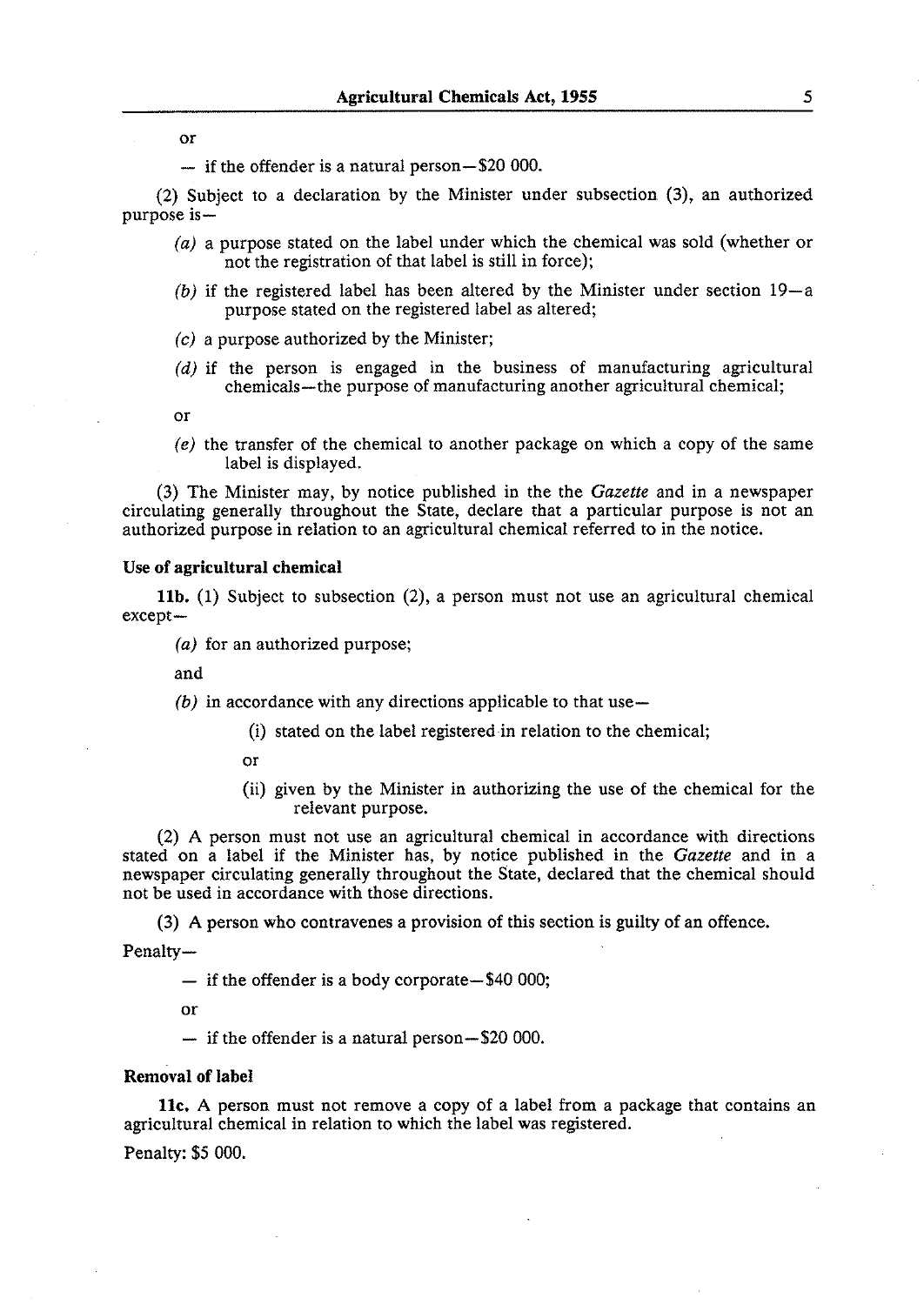## Application for registration of a label and additional particulars

12. (1) An application for registration of a label and additional particulars under this Act shall be made to the Minister in the prescribed form and shall be accompanied by a specimen copy of the label.

**(2)** Subject to this section and section 13 of this Act, the specimen copy of the label shall state the following particulars:-

- **(a)** the distinctive name of the substance intended to be sold under the label;
- **(b)** the place of manufacture and the name of the manufacturer of the substance;
- *(c)* the net weights or volumes of the substance intended to be contained in the packages to which the label is intended to be affixed;
- (d) the constituent substances of the substance which the applicant claims to be active constituents of the substance, and the proportions thereof, described in compliance with the regulations and such directions as may be given either generally or specially by the Minister; (
- *(e)* subject to the regulations, the purposes for which the applicant claims or intends the substance may be used;
- $(f)$  subject to the regulations, directions for use of the substance; and
- $(g)$  such other particulars as may be prescribed.

**(3)** The proportion of any claimed active constituent shall not be expressed in the label as a variable quantity.

(4) The application shall state the following additional particulars: $-$ 

- *(a)* the substances of which the substance is composed and the proportions thereof, described in compliance with the regulations and such directions as may be given either generally or specially by the Minister; and
- **(b)** such other particulars as may be prescribed.

(5) Subject to this subsection, the label or additional particulars may indicate any particular by an abbreviation or symbol if-

- **(a)** a definition of the abbreviation or symbol is given in the application; and
- **(b)** the abbreviation or symbol complies with such directions as may be given either specially or generally by the Minister.

For the purposes of this Act, an abbreviation or symbol shall with respect to the label or additional particulars bear the meaning so ascribed to it.

A definition of an abbreviation or symbol shall not be required where the abbrevia- ( tion or symbol is an abbreviation or symbol used in the ordinary course of chemistry.

(6) The application shall state the address of a place in the State where samples of the substance intended to be sold under the label may if the label and additional particulars are registered be purchased or otherwise obtained from the applicant.

**(7)** The application shall be accompanied in addition to the specimen copy of the label  $bv -$ 

- **(a)** subject to subsection (8) of this section, a statutory declaration by the ( applicant or in the case of a corporation, an officer thereof, verifying the particulars contained in the application and in the specimen copy of the label; and
- **(b)** a fee of five dollars.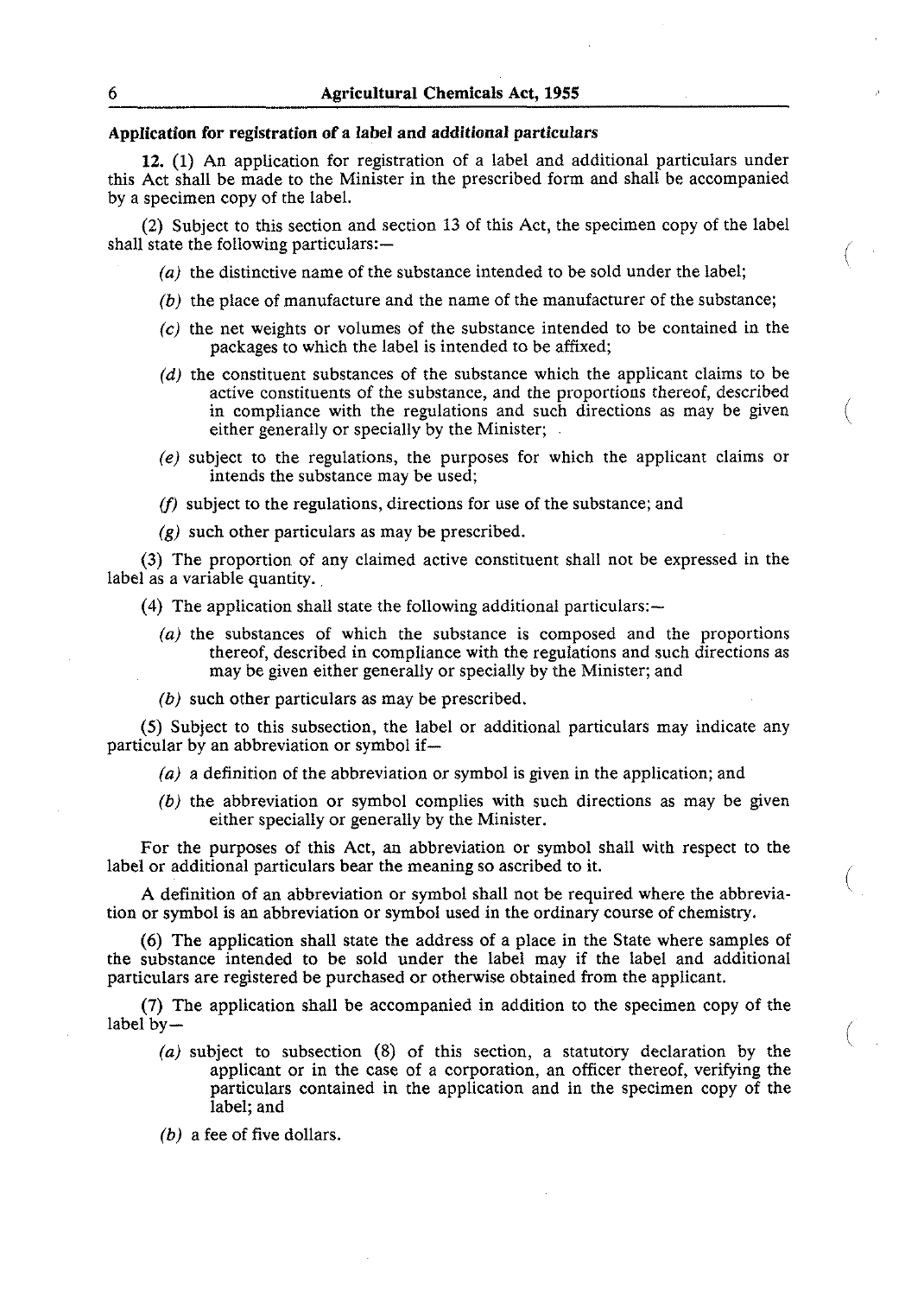(8) The particulars of coinposition stated in the specimen copy of the label and in the additional particulars may be verified by a statutory declaration by the manufacturer or some person on behalf of the manufacturer.

#### Non-inclusion of active constituents in label

**13. (1)** The applicant may insert in the specimen copy of a label the words "Particulars of active constituents registered pursuant to section **13** of the *Agricultural*  Chemicals *Act, 1955,* with or without particulars of any constituent substance which he claims to be an active constituent of the substance, in place of the particulars required under paragraph (d) of subsection  $(2)$  of section  $12$  of this Act, and state those particulars in the application as additional particulars.

**(2)** The Minister shall not deal with such an application unless he is first satisfied that, if the applicant were compelled to disclose those particulars in the label, a secret process or formula used or intended to be used by any person might be disclosed and that some person would thereby suffer loss.

**(3)** Before refusing to deal with the application, the Minister shall give the applicant an opportunity to be heard in support of his application.

#### Registration

**14. (1)** Subject to the provisions of this Act, on the making of an application for the registration of a label and additional particulars in accordance with the provisions of this Act, the Minister shall register the label together with the additional particulars unless he is satisfied that-

- *(a)* the substance intended to be sold under the label is substantially ineffective for any purpose mentioned therein or in the additional particulars as a purpose for which the applicant claims or intends the substance may be used;
- *(b)* if the substance is used for any such purpose, there may be a substantial risk of injury to the health of members of the public;
- $(c)$  the distinctive name of the substance is misleading;
- (d) any statement in the application or in the label is false or misleading in a material particular;
- *(e)* in any respect the substance does not comply with the particulars stated in the label or the additional particulars;
- (f) a standard having been prescribed which applies to the substance, the substance does not comply with the standard; or
- $(g)$  a constituent substance which is not claimed as an active constituent ought to be so claimed.

**(2)** The Minister shall not register a label unless he is satisfied that, if the substance were sold under the label, it would not be sold in contravention of The Poison Regulations.

**(3)** Before refusing to register a label and additional particulars pursuant to subsection (1) or subsection **(2)** of this section, the Minister shall give the applicant an opportunity to be heard in support of his application.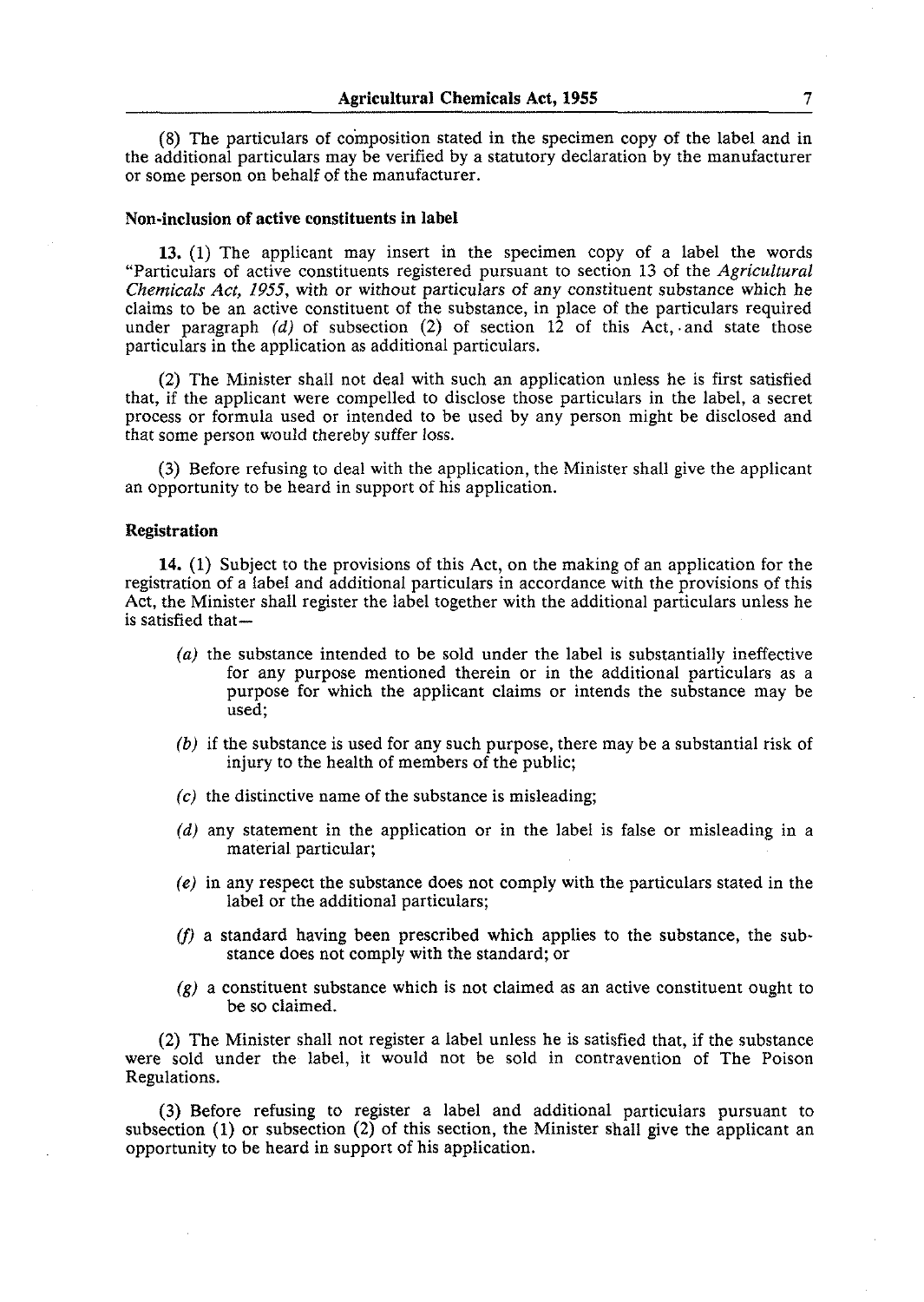### **Registration of one label for various sized packages**

**15.** Where more than one net weight or volume is mentioned in the label pursuant to paragraph (c) of subsection **(2)** of section **12** of this Act, and the label is registered, a separate label shall be deemed to be registered in respect of each net weight or volume.

## **Certificate of registration**

**16.** The Minister shall on registering a label and additional particulars issue a certificate of registration to the applicant.

### **Duration of registration**

**17.** The registration of a label and additional particulars shall unless sooner cancelled continue in force until the thirtieth day of June following the day of the registration of the label and additional particulars, but may be renewed for a further period expiring on the thirtieth day of June next following the day upon which the registration is renewed and so on from time to time.

#### **Renewal of registration**

**18. (1)** Subject to subsection **(2)** of this section, an application for renewal of registration shall be made and dealt with in the same manner as an application for registration.

**(2)** Where the applicant for renewal of registration does not desire to alter the registered label or the registered additional particulars-

- (a) it shall not be necessary for a specimen copy of the label to accompany the application; and
- *(b)* if the application is made before the thirty-first day of May preceding the day of expiry of the registration, a fee of one dollar only need accompany the application.

#### **Alteration of registered label or registered additional particulars**

**19. (1)** A person who has obtained the registration of a label and additional particulars may apply to the Minister to alter the registered label or the registered additional particulars.

**(2)** The application shall be accompanied by a fee of five dollars. i

**(3)** The Minister shall deal with the application in the same way as if the application were for registration of the registered label and registered additional particulars so altered.

\

#### **Sample and analysis**

**20.** The Minister may before deciding any application under this Act request the applicant to supply-

- (a) a sample of the substance intended to be sold under the label, of such size and taken in such manner as the Minister shall require;
- *(b)* such details of the composition or manufacture of the substance as the Minister shall require.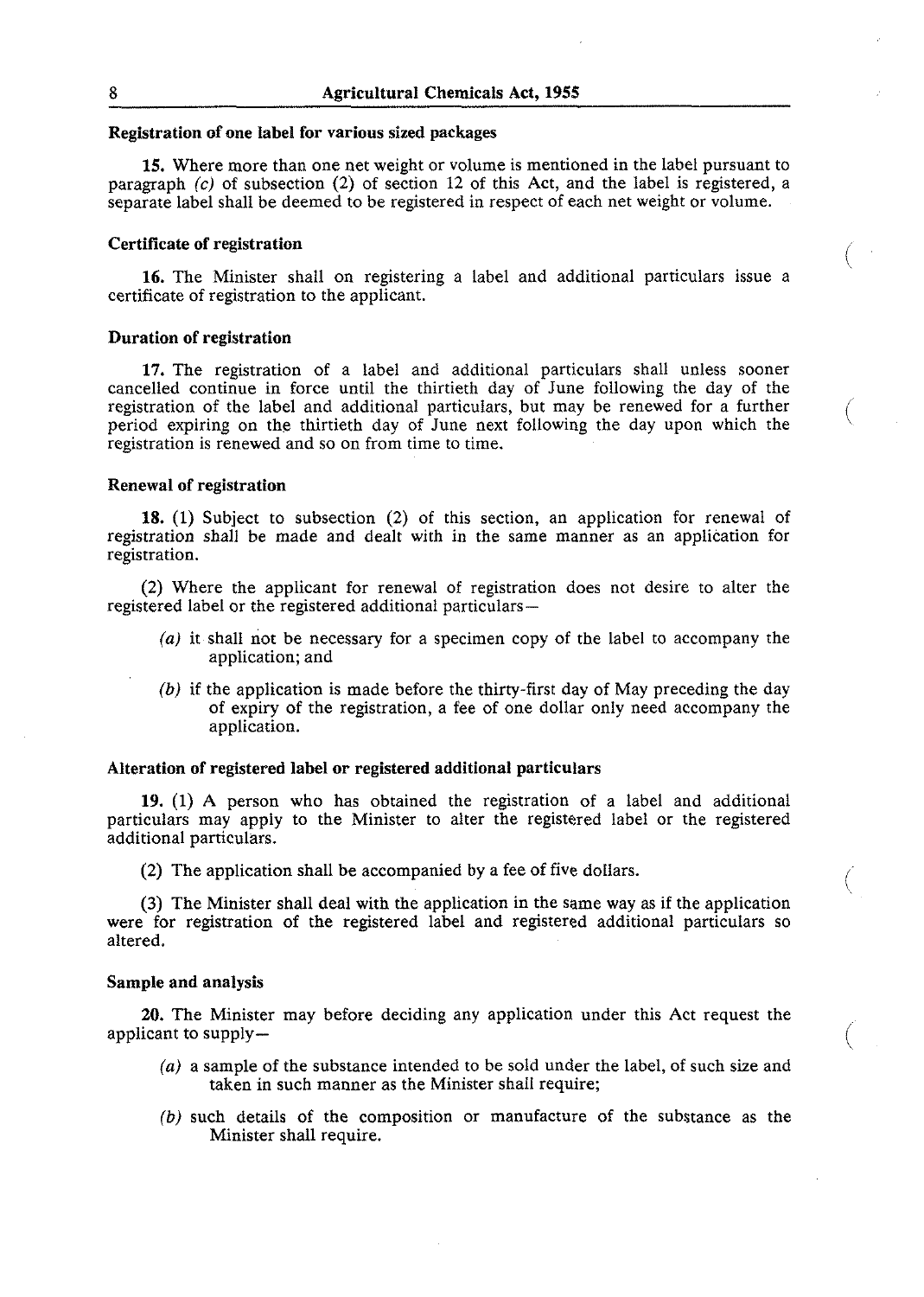#### Reference of matters to Central Board of Health

**21.** The Minister may before deciding any application under this Act refer any matter arising out of the application to the Central Board of Health for the report of the Central Board of Health.

## Register

**22.** (1) The Minister shall keep a register in the prescribed form of labels and additional particulars registered under this Act.

(2) Any member of the public shall be entitled to inspect any registered label.

(3) A member of the public shall not be entitled to inspect any registered additional particulars except with the consent of the' Minister.

#### Cancellation of registration

**23. (1)** Subject to this section, the Minister may cancel the registration of a label and additional particulars by notice in writing given to the person who obtained the registration of the label and additional particulars-

 $(a)$  if the Minister is satisfied that-

- (i) the person has sold, offered for sale, or exposed for sale or had in his possession for the purpose of sale any substance contained in a package having a copy of the registered label affixed thereto; and
- (ii) in any respect the substance did not comply with the particulars stated in the copy of registered label or the registered additional particulars; or
- (b) if the person is convicted of an offence against this Act with respect to or in connection with the registered label or registered additional particulars or the substance intended to be sold under the registered label.

(2) The Minister shall publish notice of the cancellation in the *Gazette.* 

(3) Before cancelling the registration, the Minister shall give the person an opportunity to show cause why the registration should not be cancelled.

## Powers of inspectors

**24.** (1) Subject to this section, an inspector may—

(a) enter any premises or vehicle, in which the inspector suspects on reasonable grounds that there may be an agricultural chemical, for the purposes of ascertaining whether the provisions of this Act are being complied with;

and

*(b)* for that purpose, require the person in control of a vehicle, to stop the vehicle.

(2) An inspector must not enter premises used as a place of residence unless authorized by warrant under subsection **(3).** 

(3) A justice may, if satisfied on the application of an inspector that there is a proper ground for doing so, issue a warrant authorizing an inspector to enter premises used as a place of residence.

(4) While an inspector is in or on any premises or vehicle pursuant to this section, the inspector may-

(a) inspect or search the premises or vehicle;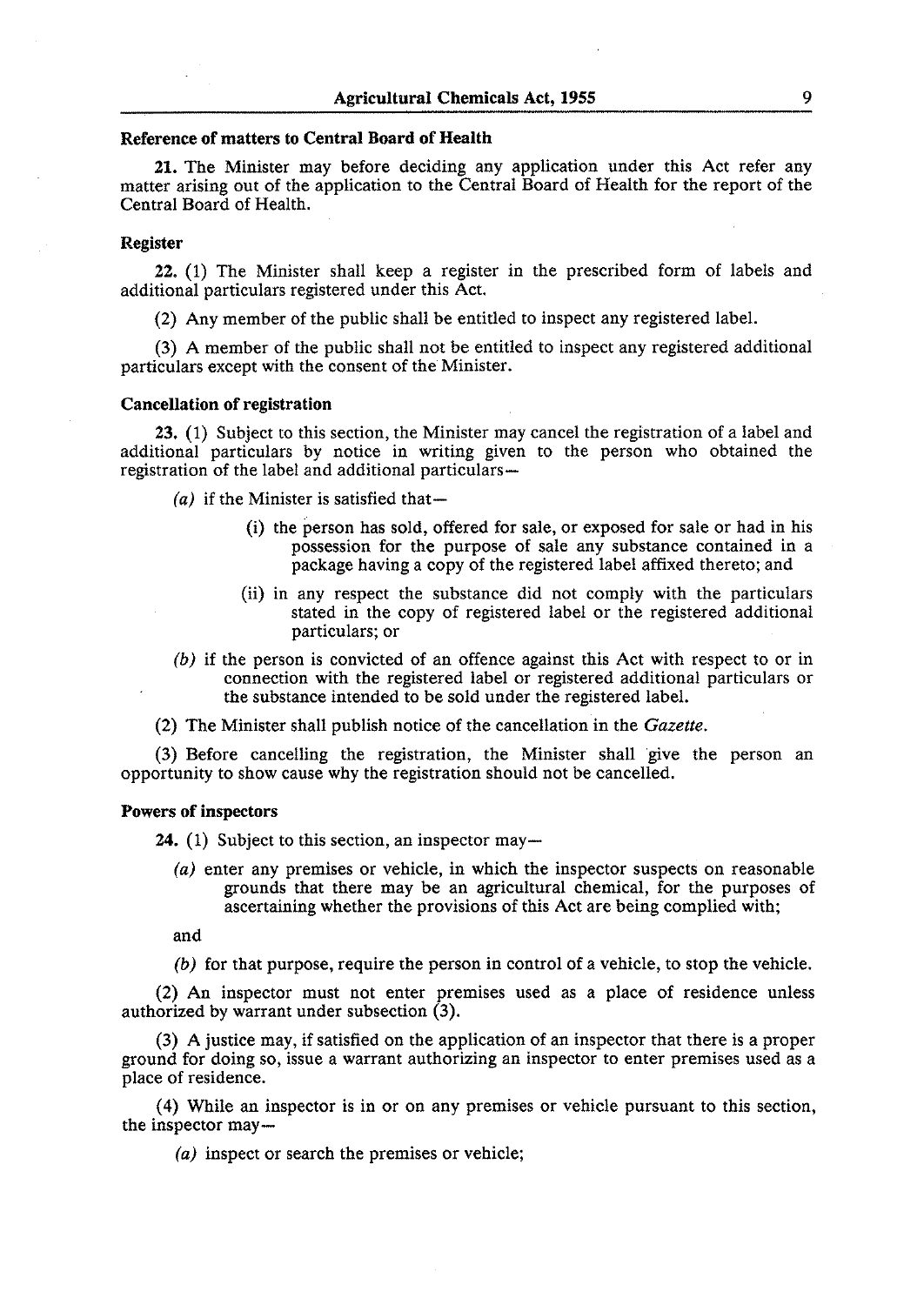- **(b)** require any person to produce any books, papers or documents or any agricultural chemical or other substance;
- **(c)** examine any books or documents and take extracts from any of them or make copies of any of them and, for that purpose, remove the books or documents;
- (d) examine any agricultural chemical or other substance or any equipment on the premises or vehicle;
- *(e)* take from the premises or vehicle samples of any agricultural chemical or other substance for analysis;
- (f) take photographs;
- $(g)$  where the inspector suspects on reasonable grounds that an offence against this Act has been committed—seize and remove from the premises or vehicle anything that the inspector has reasonable cause to suspect affords evidence of the offence; vehicle anything that the inspector has reasonable cause to suspect affords
- (h) give such directions as are reasonably necessary for, or incidental to, the effective exercise of powers under this Act.

(5) An inspector may require any person to answer questions relevant to the enforcement of this Act to the best of that person's ability.

*(6)* A person may not decline on the grounds of self-incrimination to answer a question put by an inspector under this section but the answer to any such question will not be admissible except-

**(a)** in civil proceedings;

or

(b) in proceedings for an offence against this Act.

(7) If, in the opinion of an inspector, a person has committed, is committing or is about to commit an offence against this Act in relation to an agricultural chemical, the inspector may seize and remove the chemical.

(8) Where in the opinion of an inspector fodder is contaminated with a prescribed agricultural chemical and the level of contamination exceeds the level prescribed in relation to that chemical, the inspector may, by notice in writing, direct the owner of the fodder-

(a) to destroy or treat it in accordance with directions set out in the notice;

or

*(b)* not to use it for a period stated in the notice.

(9) If a person on whom notice is served under subsection (8) does not comply with the notice, the inspector may destroy the fodder and the cost of destruction will be a debt due by that person to the Minister.

(10) A notice referred to in subsection  $(8)$  may be served-

**(a)** on the owner personally;

**(b)** by posting it to the owner's last known address;

or

(c) by fixing it in a prominent position on the premises where the fodder is situated.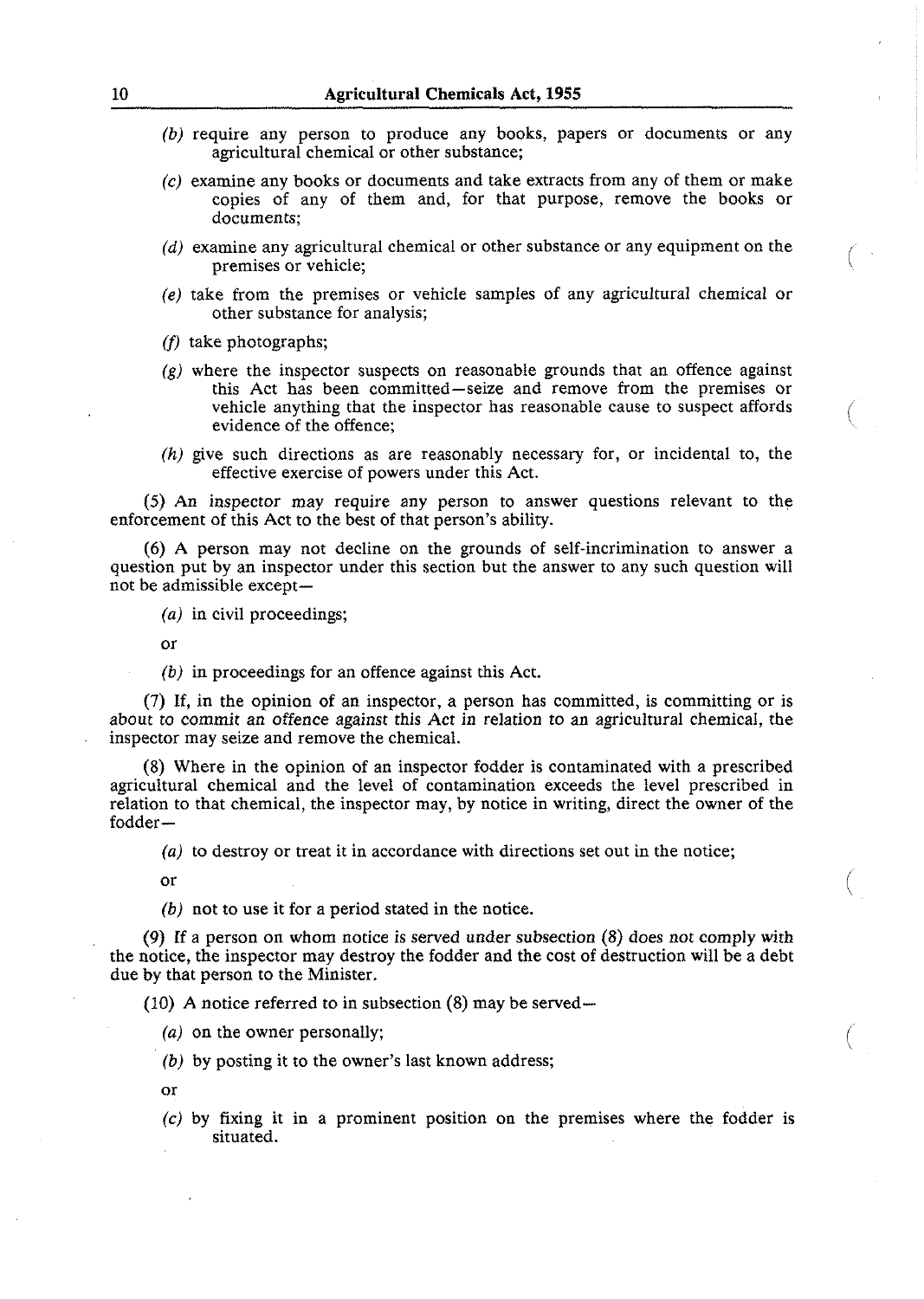(11) In the exercise of powers under this section, an inspector may be accompanied by such persons as the inspector considers necessary or desirable in the circumstances.

- $(12)$  A person must not-
	- $(a)$  hinder or obstruct an inspector, or a person accompanying an inspector, in the exercise of the powers conferred by this section;
	- $\alpha$ r
	- *(b)* refuse or fail to comply with a requirement made or direction given, pursuant to this section.

Penalty: \$5 000 or imprisonment for 6 months.

sk.

## **Right of buyer to analysis**

**26.** (1) Any person who has bought any agricultural chemical shall, subject to this section, be entitled to have a sample of the agricultural chemical so bought analysed by an analyst.

(2) Any person intending to submit a sample for analysis under this section shall within three months after delivery of the agricultural chemical to him give notice in writing by post to the seller or his agent of his intention and of the day (not being earlier than fourteen days from the day the notice is posted), time and place when the sample will be taken.

**(3)** The buyer shall on the day and at the place and time mentioned in the notice in the presence of a justice of the peace or member of the police force and of the seller or the agent or other representative of the seller, if the seller or his agent or other representative desires to be present-

- (a) take a sample of the agricultural chemical in the prescribed manner (if any);
- *(b)* thoroughly mix the sample and divide it into three approximately equal parts;
- *(c)* place each such part in a separate package and fasten or seal each such package;

 $(d)$  attach a label to each such package-

- (i) stating the name of the buyer;
- (ii) stating so far as is known to the buyer, the name of the seller;
- (iii) stating so far as is known to the buyer, the name of the agricultural chemical;
- (iv) stating the time and the place of the taking of the sample; and
- (v) if possible signed by the seller, or his agent or representative;

and

*(e)* if requested to do so by the seller or his agent or representative, deliver one of the labelled packages to the seller or his agent or representative.

(4) The buyer shall send or deliver two of the labelled packages to the Minister together with the prescribed fee for analysis.

(5) The Minister shall retain one of the packages delivered to him for future comparison and shall send or deliver the other package to an analyst who shall, with all convenient speed, analyse the contents thereof and deliver a certificate in duplicate to the Minister stating the result of his analysis.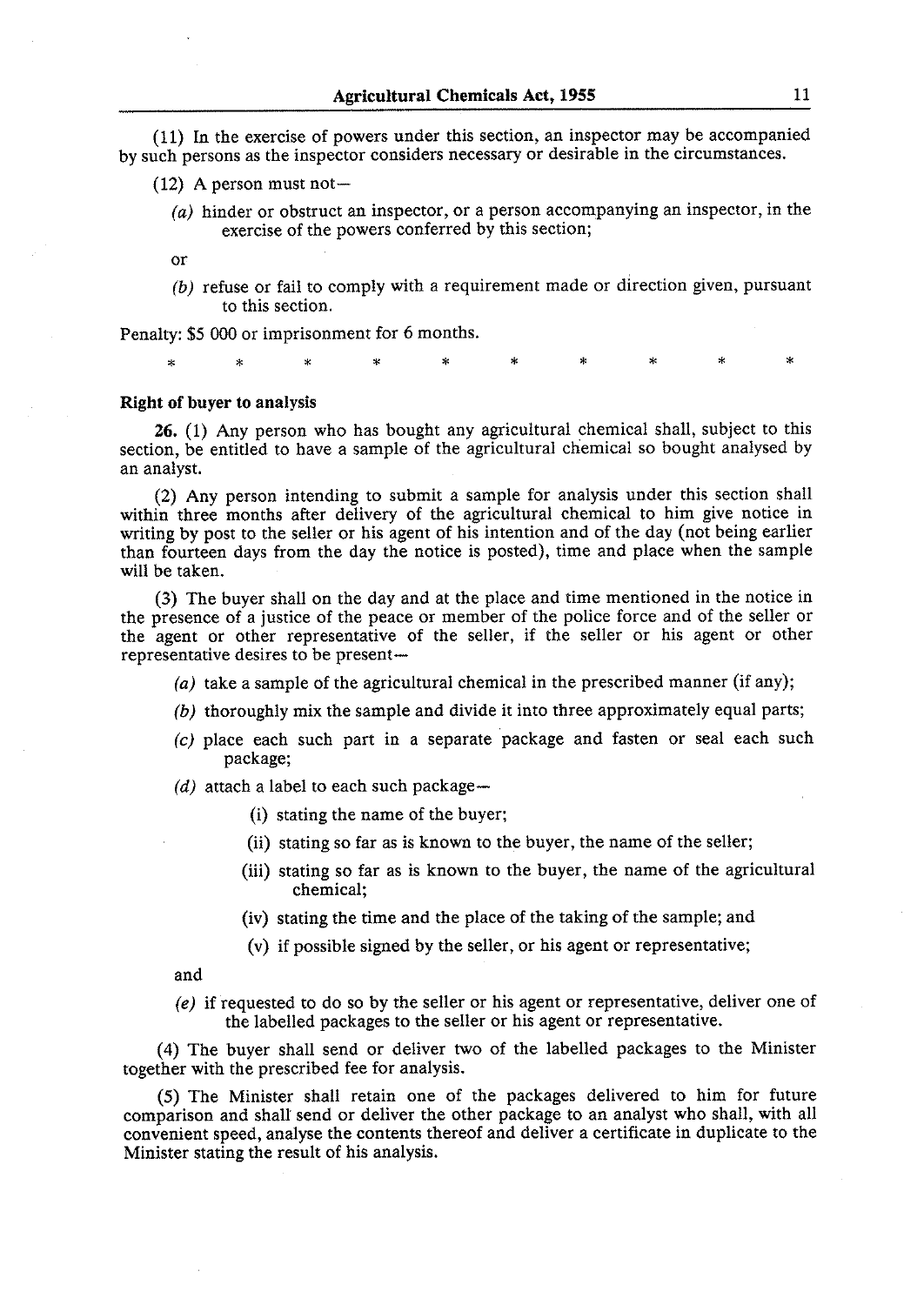(6) Subject to subsection (7) of this section, the Minister shall forthwith forward one of the certificates to the buyer.

(7) Where the agricultural chemical was at the time it was purchased contained in a package having affixed thereto a copy of a label registered pursuant to an application made under section 13 of this Act, the Minister shall forward, in lieu of the certificate, a statement indicating the result of the analysis, but not containing any matter which might disclose, or lead to the disclosure of, the secret process or formula.

## Publication of result of analysis

**27.** (1) The Minister may, subject to subsection (2) of this section, publish in such manner as he thinks fit, the result of the analysis by an analyst of any sample or part thereof of any substance purchased or taken under this Act, together with-

- (a) the name and address of the place of business of the seller or person who appeared to have the custody of the substance when the sample was taken;
- (b) if the sample or any part thereof was contained at the time it was purchased or taken in a package having a copy of a registered label affixed thereto, the name and address of the place of business of the person who obtained the registration of the label; and
- **(c)** such explanations and comments on the result of the analysis as the Minister thinks fit.

(2) Where the substance was at the time the sample was purchased or taken contained, or, in the opinion of the Minister, proposed to be placed, in a package having affixed thereto a copy of a label registered pursuant to an application made under section 13 of this Act, the Minister shall not publish any matter pursuant to subsection (1) of this section with respect to that substance which might disclose, or lead to the disclosure of, the secret process or formula.

#### Evidence of analysis

**28.** In proceedings for an offence against this Act, evidence of the analysis of any substance shall not be admissible on behalf of the complainant unless the complainant proves that the analysis was of a sample or part of a sample purchased or taken and dealt with substantially in accordance with this Act.

### Payment of costs of analysis

**29.** On the conviction of any person for an offence against this Act by means of evidence of the analysis of any sample or part of any sample purchased or taken under this Act, the court may order that the person pay to the complainant such amount as the court thinks fit as the costs of and incidental to the obtaining of the analysis.

÷

#### **Secrecy**

ż

**31.** A person must not divulge or communicate information obtained in, or in connection with, the administration of this Act except-

- (a) with the consent of the person from whom the information was obtained;
- *(b)* for the purposes of legal proceedings under this Act;
- or

*(c)* for any other purpose connected with the administration of this Act. Penalty: \$10 000.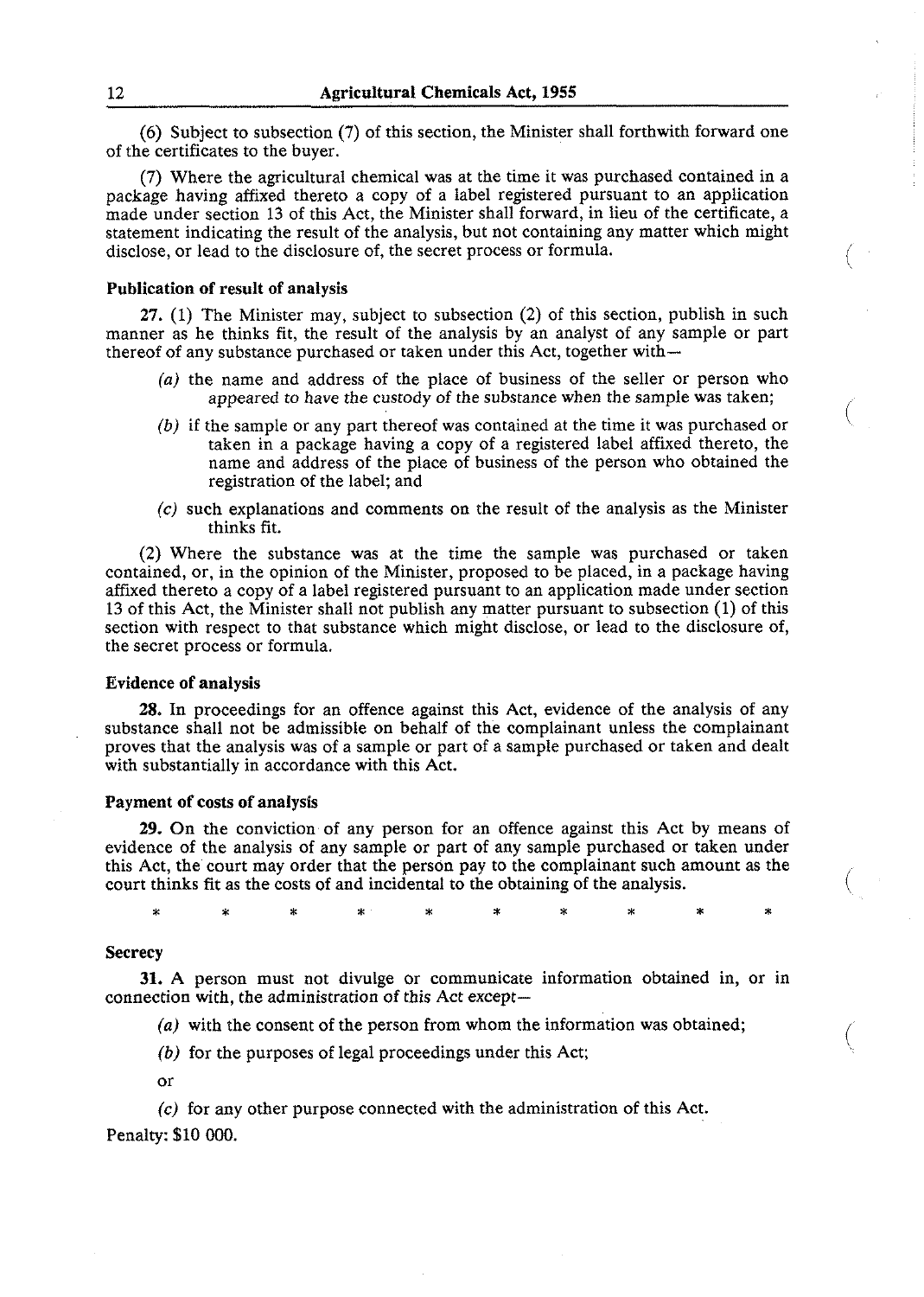#### **Responsibility for offences by bodies corporate**

**31a.** If a body corporate is guilty of an offence against this Act-

(a) each director of the body corporate;

and

*(b)* each manager of the body corporate or any aspect of its business who was involved in the circumstances of the offence,

is guilty of an offence and is liable to the penalty to which a natural person is liable for the principal offence unless it is proved that the director or manager could not, by the exercise of reasonable diligence, have prevented the commission of the offence by the body corporate.

#### **Regulations**

**32.** (1) The Governor may make regulations prescribing any matter or thing required or permitted to be prescribed or necessary or expedient to be prescribed for carrying this Act into effect and without limiting the generality of the foregoing, for or with respect to  $-$ 

- (a) prescribing forms to be used in connection with anything done under this Act;
- *(b)* prescribing fees to be paid for anything done under this Act, either in addition to or in substitution for any fees fixed by this Act;
- *(c)* regulating and fixing standards for agricultural chemicals and the composition thereof;
- *(d)* prescribing methods of analysis and taking of samples, including grab samples, for the purposes of this Act, and the method of dealing with grab samples;
- *(e)* regulating the labelling of packages containing agricultural chemicals, and, in particular, requiring packages containing agricultural chemicals to be labelled with brands in specified circumstances;
- (f) providing that the particulars required to be stated in a specimen copy of a label under paragraphs *(e)* and (f) of subsection (2) of section 12 of this Act may be stated in the application as additional particulars;
- **(g)** prescribing penalties for offences against regulations, not exceeding in any case the sum of \$5 000.

(2) Regulations may be made under subsection (1) of this section with respect to agricultural chemicals generally, or specified agricultural chemicals or specified classes of agricultural chemicals.

(3) Regulations made under subsection (1) of this section for the purposes of paragraph (a) of section **7** of this Act may prescribe varying proportions for different substances and circumstances, and, in particular and without limiting the generality of the foregoing, may prescribe varying proportions where grab samples are taken.

#### **Who may prosecute**

**33.** A complaint for an offence against this Act may be made by the person aggrieved, by an inspector, or by any person authorized in that behalf by the Minister.

#### **Limitation of time for laying complaints**

**34.** A complaint for an offence against this Act shall be made within twelve months of the time when the matter of the complaint arises.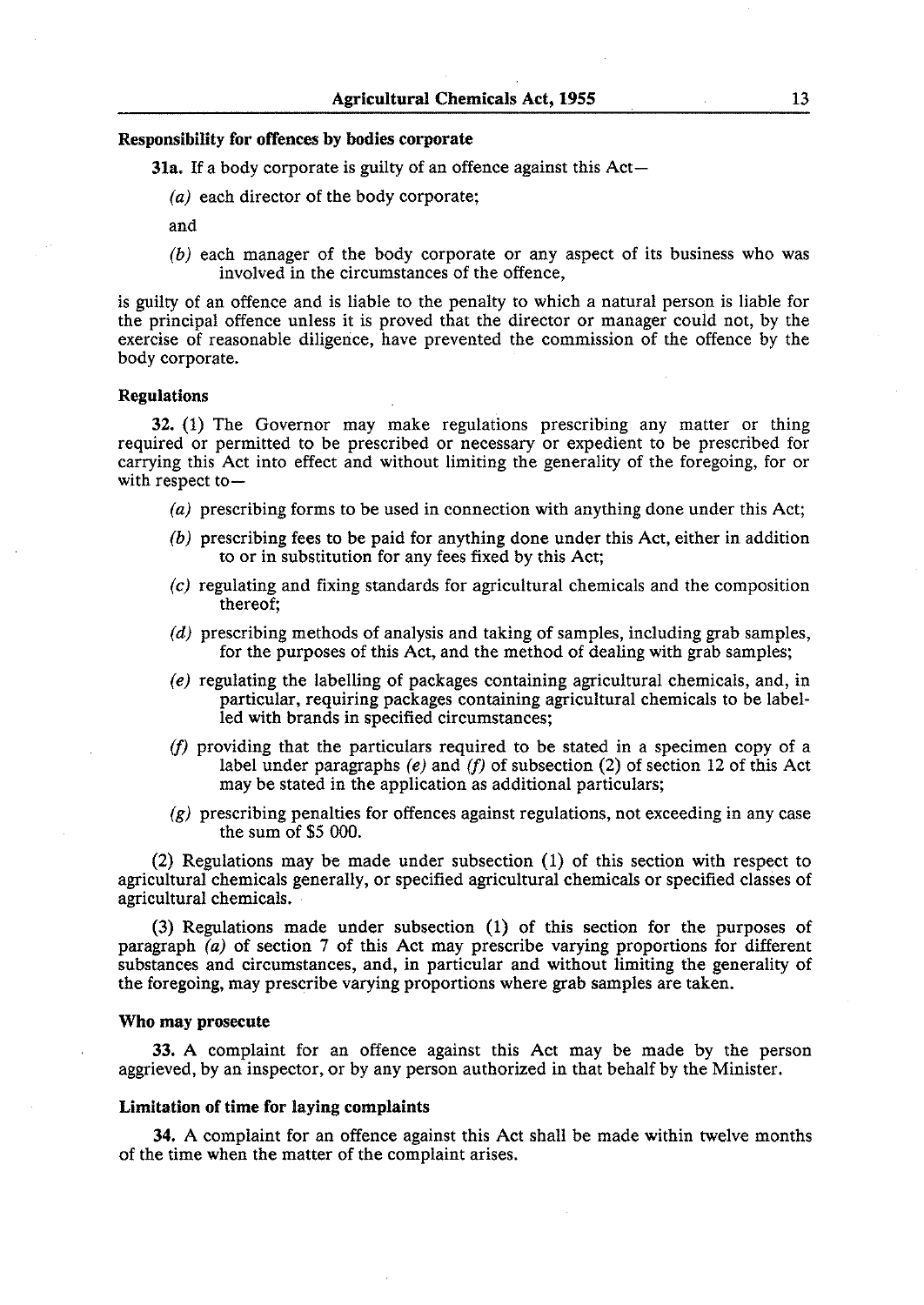## Summary proceedings

**35.** All proceedings in respect of offences against this Act shall be disposed of summarily.

### Temporary provisions

36. In proceedings for an offence against section 8 of this Act, it shall be a defence-

 $(1)$  that  $-$ 

- *(a)* at the time the offence is alleged to have been committed the agricultural chemical, being a pest destroyer registered under the *Pest Destroyers Act, 1919-1935,* at the commencement of this Act, was contained in a package labelled in a manner complying with the provisions of that Act; and
- *(b)* the agricultural chemical was placed in the package and the label affixed thereto on or before the thirtieth day of June next following the commencement of this Act; and
- *(c)* the defendant had otherwise with respect to the agricultural chemical complied with the provisions of the *Pest Destroyers Act, 1919-1935;*

 $(2)$  that-

- *(a)* at the time the offence is alleged to have been committed the agricultural chemical, being a fertiliser licensed under the *Fertilisers Act, 1918,* at the commencement of this Act, was contained in a package branded, stamped, or marked in a manner complying with the provisions of that Act; and
- *(b)* the agricultural chemical was placed in the package and the package branded, stamped or marked on or before the thirty-first day of January next following the commencement of this Act; and
- *{c)* the defendant had otherwise with respect to the agricultural chemical complied with the provisions of the *Fertilisers Act, 1918;*

 $(3)$  that-

- *{a)* at the time the offence is alleged to have been committed the agricultural chemical, not being a pest destroyer or fertiliser as mentioned in paragraph  $(1)$  or  $(2)$  of this section, was contained in a package; and
- *(b)* the agricultural chemical was placed in the package before the expiration of three months after the commencement of this Act.

#### Amendment of Stock Medicines Act, **1939,** s. 3-Interpretation

37. Section **3** of the *Stock Medicines Act, 1939,* is amended-

- *(a)* by inserting at the end of paragraph *(b)* in the definition of "stock medicine" therein the words "or  $\hat{c}$ ) preventing insects or other pests from attacking such stock";
- (b) by striking out paragraph (ii) in the definition of "stock medicine" therein and inserting in its place the following paragraph:—
	- (ii) any agricultural chemical within the meaning of the *Agricultural Chemicals Act, 1955.*